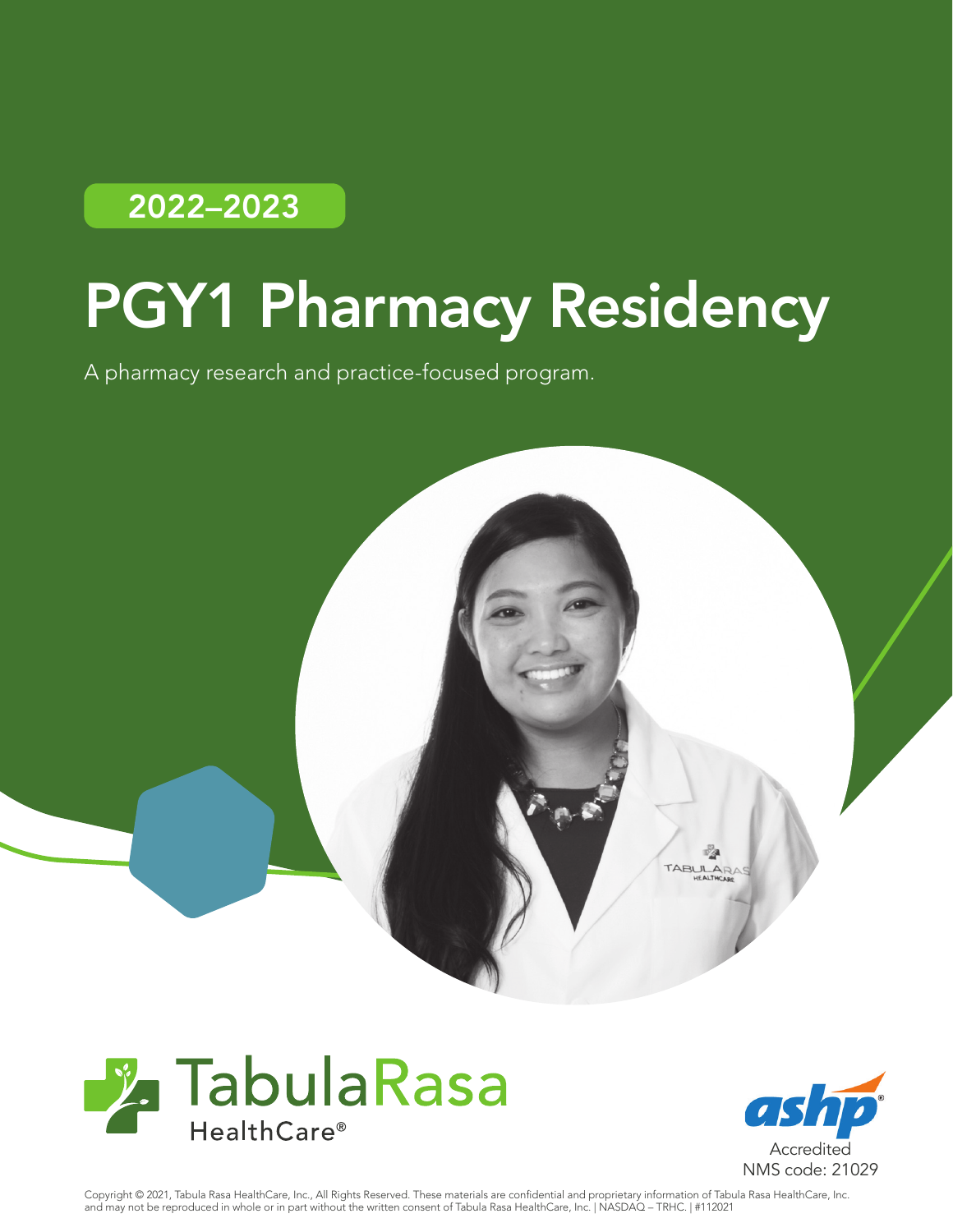# The PGY1 Pharmacy Residency Program

#### Our Goal

The goal of this one-year post-graduate residency program at Tabula Rasa HealthCare (TRHC) is to train pharmacists to bring together cutting-edge clinical data, research, and technology in order to tailor medication regimens for individual patients from diverse backgrounds and to excel in their future professional endeavors.

#### Rotational Experiences

The pharmacy resident will gain experiences in a fee-for-value healthcare environment, which include the following longitudinal and block experiences:

#### Required Core Experiences

- Clinical contact center
- Clinical pharmacology and pharmacogenomics\*
- PACE call center
- PACE onsite\*
- PACE clinical initiatives\*
- Research and writing\*
- Teaching\*
- Total quality management

#### Elective Learning Experiences

- Client and new business development
- Pharmacoinformatics and healthcare technology
- Practice management, and marketing
- Regulatory affairs

#### Clinical Pharmacology and Pharmacogenomics

During this longitudinal core learning experience, the resident will have a concentrated focus on learning and applying principles of clinical pharmacology and pharmacogenomics. Specifically, the resident will learn about competitive inhibition, engage in a deep-dive into the biomedical literature to extract pharmacokinetic data for individual medications, accumulate knowledge on pharmacogenomics, and develop MedWise® Safety Reviews (MSRs) for individual patients based on drug-drug, drug-gene, and drug-drug-gene interactions. Additionally, the resident will collaborate with the preceptor and other team members to advance the sciences and technologies of clinical pharmacology and applied pharmacogenomics.

#### Clinical Contact Center

The resident will learn about various models and operations involving MSRs. The resident will be expected to practice patient-centered care, with a focus on risk stratification, medication risk mitigation, and care

coordination. The resident will do so by working with our proprietary technology and in our clinical contact center. Specifically, the resident will have the opportunity to engage in consultations with high-risk patients; provide medication education; identify, prioritize, and mitigate risk factors and medication-related problems; document interventions and recommendations; create medication action plans; furnish personalized medication lists; and coordinate care with other healthcare professionals, such as prescribers and pharmacists.

\*longitudinal experiences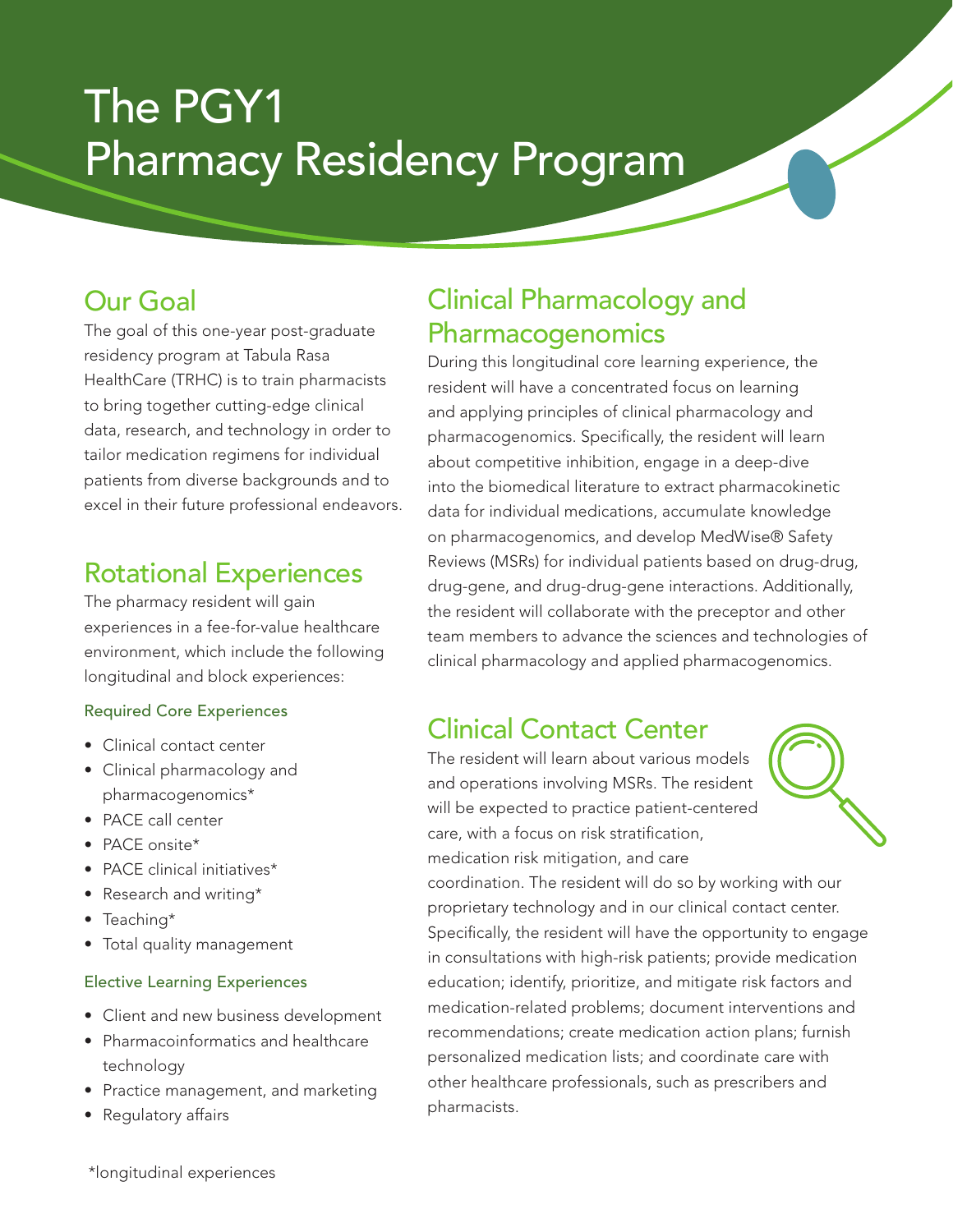

#### PACE Call **Center**

The resident will learn about the Program of Allinclusive Care for the Elderly (PACE) model of health care delivery. The

resident will be expected to practice patientcentered geriatric care, with a focus on reducing polypharmacy and mitigating medication risk for PACE participants. The resident will do so by working with healthcare professionals in our PACE call center and collaborating with providers at PACE programs. Specifically, the resident will have the opportunity to verify medication orders, collaborate with PACE providers via secure messaging and/or by telephone, provide verbal and written medication-related recommendations, and participate in polypharmacy conference calls with providers and other pharmacists. The resident will also have the opportunity to conduct comprehensive MSRs to personalize care and enhance his/her verbal and written communication skills.

#### PACE Clinical Initiatives

During this longitudinal core learning experience, the resident will learn how to apply clinical knowledge and provide recommendations for PACE participants. The resident will be expected to practice patient-centered geriatric care, with a focus on reducing polypharmacy and mitigating medication risk. Additionally, the resident will gain experience applying pharmacogenomics to clinical practice. The resident will do so by working with health care professionals in our PACE call center and collaborating with providers at PACE programs. This may include completing MSRs, falls assessments, and polypharmacy conference calls with facility providers.

#### Total Quality Management (TQM)

During this experience, the resident will gain an understanding of the role that TQM plays in patient and medication safety within a personalized medicine environment. The resident will work with the TQM team to perform gap analyses in quality and performance and design and implement targeted interventions in order to minimize potential gaps. Further, the resident will work with the TQM team to learn about developing policies and procedures, handling quality assurance events, and monitoring and improving staff performance.

#### PACE Onsite

The resident will be expected to practice patient-centered geriatric care, with a focus on medication adherence, medication education, and medication risk mitigation. The resident may be asked to work onsite with PACE programs on personalizing medication regimens, responding to drug information inquiries, and designing, implementing, and evaluating services based on the PACE program's individual needs. This will include onsite activities and having one-on-one experiences with PACE participants as well as planning and participating in medication education sessions.

#### **Electives**

Residents have the opportunity to participate in two elective rotations that are four weeks in length. These elective rotations allow our residents to experience the roles pharmacists have within different departments of the company.